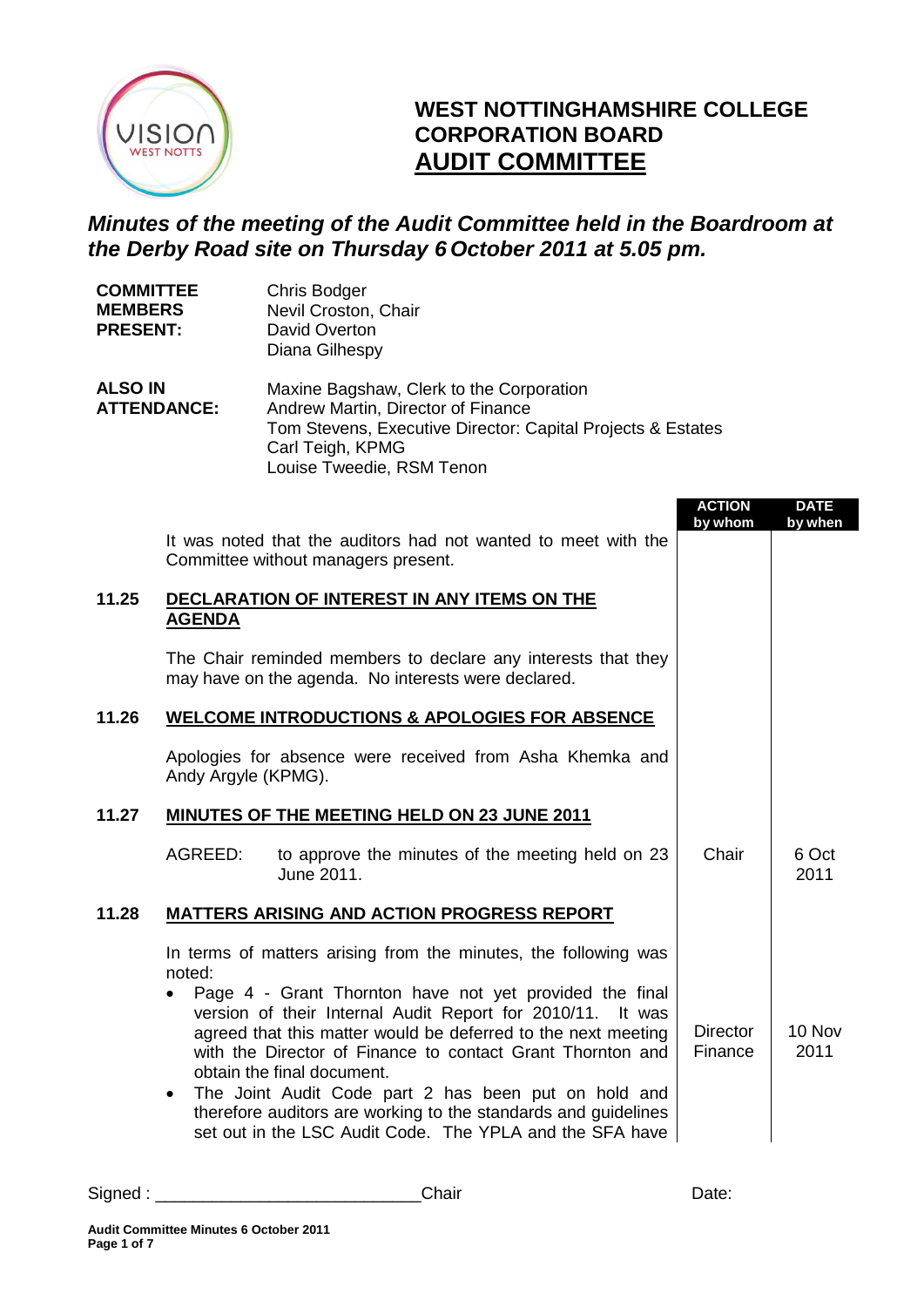|       |                                                                                                                                                                                                                                                                                                                                                                                                                                                                                                                                                                                                                                                                                                                                                                                                                                                                                                                                                                   | <b>ACTION</b><br>by whom    | <b>DATE</b><br>by when |
|-------|-------------------------------------------------------------------------------------------------------------------------------------------------------------------------------------------------------------------------------------------------------------------------------------------------------------------------------------------------------------------------------------------------------------------------------------------------------------------------------------------------------------------------------------------------------------------------------------------------------------------------------------------------------------------------------------------------------------------------------------------------------------------------------------------------------------------------------------------------------------------------------------------------------------------------------------------------------------------|-----------------------------|------------------------|
|       | now approved terms of contract between Internal Auditors and<br>Colleges, which Internal Auditors confirmed they were<br>compliant with. It was agreed that Internal Auditors would<br>provide a copy of the YPLA and SFA contracts at the next<br>meeting.<br>Page 10 - Nigel Quinton has now moved on and unfortunately<br>did not share any good practice before he did so, this is<br>therefore, not an action that can be progressed.                                                                                                                                                                                                                                                                                                                                                                                                                                                                                                                        | Internal<br><b>Auditors</b> | 10 Nov<br>2011         |
|       | Members then went on to review the action progress table with<br>one additional point being noted. It was confirmed that the<br>workshop training to be provided by auditors was intended to be<br>the Joint Audit Code, obviously as this is now on hold, it is not an<br>appropriate topic for training. It was agreed that the Director of<br>Finance and Internal Auditors would review sector developments<br>and agree upon the content of a training workshop.                                                                                                                                                                                                                                                                                                                                                                                                                                                                                             | <b>Director</b><br>Finance  | Nov<br>2011            |
| 11.29 | INTERNAL AUDIT ANNUAL PLAN 2011/12                                                                                                                                                                                                                                                                                                                                                                                                                                                                                                                                                                                                                                                                                                                                                                                                                                                                                                                                |                             |                        |
|       | RSM Tenon introduced this report and confirmed that it was<br>intended to be a progress summary to bring the Committee up to<br>date with audit planning developments.<br>Internal Auditors<br>confirmed that they have not carried out any 'on site' work yet but<br>have had a number of meetings with the Director of Finance to<br>finalise arrangements. Members' attention was drawn to one<br>change in the audits planned for 2011/12 and this relates to the<br>Learner Numbers audit anticipated. It was explained that this has<br>been put on hold as the College has been selected for an ILR<br>audit by the SFA, therefore if Internal Auditors do work in this area<br>Members' attention was drawn to<br>it will lead to duplication.<br>appendix A, which sets out the timetable of planned audit work.                                                                                                                                         |                             |                        |
|       | Internal Auditors then went on to give more detail in relation to the<br>content of appendix B, which is a sector update by way of client<br>briefings. Of particular note was the following:                                                                                                                                                                                                                                                                                                                                                                                                                                                                                                                                                                                                                                                                                                                                                                     |                             |                        |
|       | $\mathsf{FMCE}$ – this return now has extra questions. It is important<br>that the College team looks at the content of questions even if<br>only submitting the short forms.<br>'Next Steps In Implementing FE Reforms' could have a big<br>impact on the FE sector, particularly in relation to deregulation.<br>This Government initiative flows from PAC Committee review,<br>although it was noted that there are no imperatives from the<br>PAC Committee to take action on any points at this stage.<br>Across the sector the withdrawal of EMA seems to have had a<br>٠<br>lesser impact than had been originally feared. It was noted<br>that anyone who is unemployed is entitled to fee remissions.<br>This change was announced in August 2011 and should be<br>compared with the previous policy statement that only<br>remissions would be offered to individuals in receipt of work<br>based benefits. Generally, this has caused confusion within |                             |                        |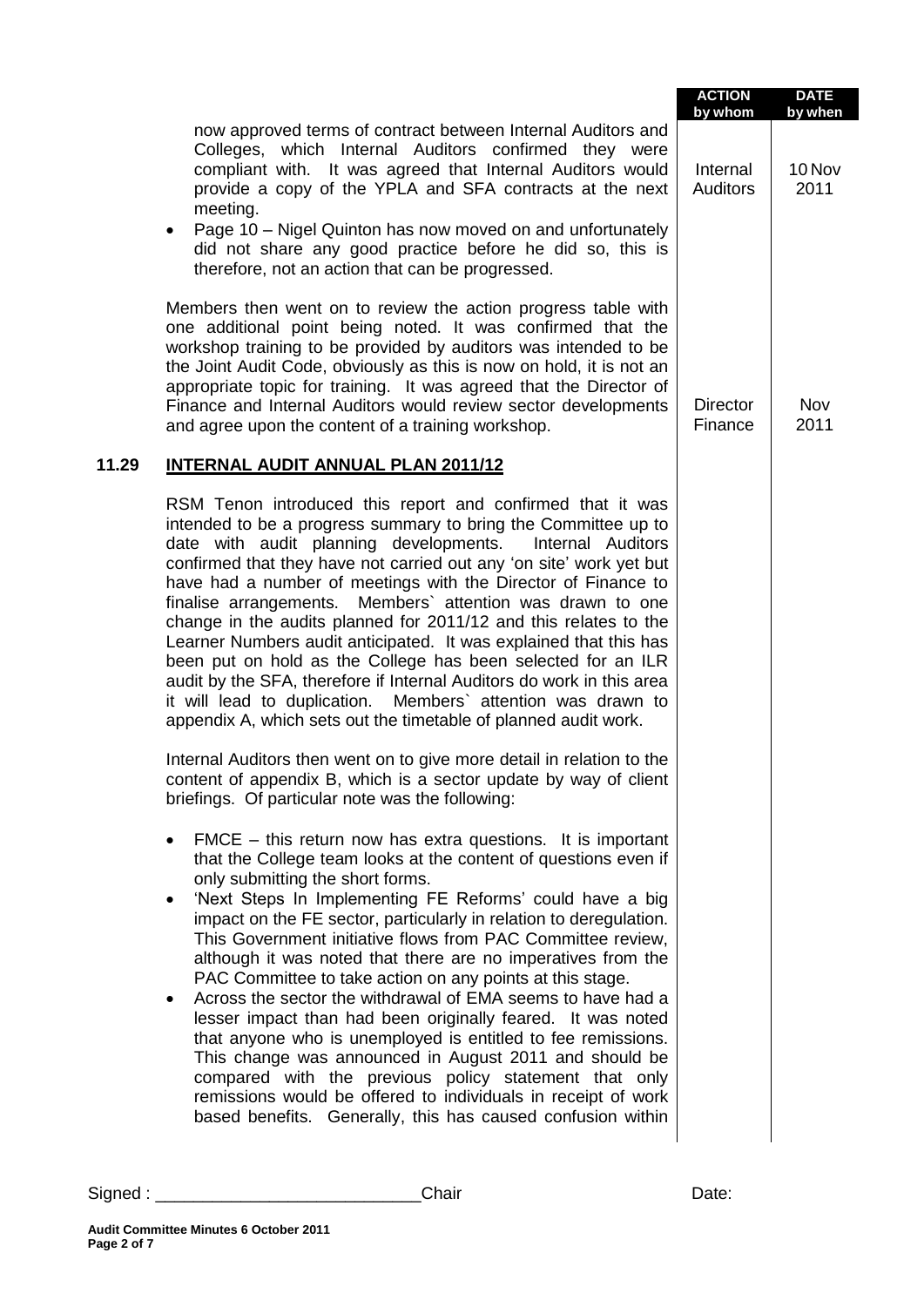|       |                                                                                                                                                                                                                                                                                                                                                                                                                                                                                                                                                                                                                                                                                                                                                                                                                                                                                                                                                                                                                                                                                                                                                                                                                                                                                                                                                                                                                                                                                                                                                                                                                                                                                                     | <b>ACTION</b><br>by whom                    | <b>DATE</b><br>by when |
|-------|-----------------------------------------------------------------------------------------------------------------------------------------------------------------------------------------------------------------------------------------------------------------------------------------------------------------------------------------------------------------------------------------------------------------------------------------------------------------------------------------------------------------------------------------------------------------------------------------------------------------------------------------------------------------------------------------------------------------------------------------------------------------------------------------------------------------------------------------------------------------------------------------------------------------------------------------------------------------------------------------------------------------------------------------------------------------------------------------------------------------------------------------------------------------------------------------------------------------------------------------------------------------------------------------------------------------------------------------------------------------------------------------------------------------------------------------------------------------------------------------------------------------------------------------------------------------------------------------------------------------------------------------------------------------------------------------------------|---------------------------------------------|------------------------|
|       | the sector and has led to a number of colleges having to make<br>a u-turn in its stated policies to learners.<br>The College has been selected for a Learner Numbers audit in<br>$\bullet$                                                                                                                                                                                                                                                                                                                                                                                                                                                                                                                                                                                                                                                                                                                                                                                                                                                                                                                                                                                                                                                                                                                                                                                                                                                                                                                                                                                                                                                                                                          |                                             |                        |
|       | the week commencing 24 October 2011. This will be<br>undertaken by RSM Tenon. Members were advised that the<br>report results will be presented at the next meeting of this<br>Committee.                                                                                                                                                                                                                                                                                                                                                                                                                                                                                                                                                                                                                                                                                                                                                                                                                                                                                                                                                                                                                                                                                                                                                                                                                                                                                                                                                                                                                                                                                                           | <b>Director</b><br>Finance                  | 10 Nov<br>2011         |
|       | FMCE - the College has submitted a short return for the last<br>٠<br>two years, but will have to complete a full document this year.<br>The full FMCE questionnaire will be presented for review at<br>the next meeting.                                                                                                                                                                                                                                                                                                                                                                                                                                                                                                                                                                                                                                                                                                                                                                                                                                                                                                                                                                                                                                                                                                                                                                                                                                                                                                                                                                                                                                                                            | <b>Director</b><br>Finance/<br><b>Clerk</b> | 10 Nov<br>2011         |
|       | Deregulation briefing is to go to the Board at its meeting next<br>week. A particular change noted, which will have an impact<br>upon the College, is the lack of permission needed from the<br>Secretary of State in the new environment regarding<br>borrowings. The Director of Finance explained that this<br>external check that operates now, if removed, could make<br>banks reconsider their position regarding risk. A potential<br>consequence of this is that the Secretary of State may<br>introduce borrowing controls for the whole of the sector.<br>EMA withdrawal has evidenced itself in College by an<br>increased use of the bus service. Students have significantly<br>increased their use of the College bus service, which has led<br>to the College having to put on additional provision in this<br>area. As a consequence, the College may need to make a<br>decision regarding additional costs, although this is something<br>to be reviewed after Christmas as this is traditionally a time<br>when the College sees a drop in student numbers. There is<br>the potential that students will withdraw at a greater rate than<br>in previous years, because the EMA payment was dependent<br>on attendance and there is no longer this incentive to return to<br>College. Post Christmas withdrawal is a difficulty experienced<br>across the whole sector.<br>The College, at the moment, looks to have a very positive<br>position regarding learner numbers. It is not possible at this<br>stage to calculate the financial position as some of the SFA<br>software is having problems. Although good indications on<br>volumes should lead to a positive position. |                                             |                        |
|       | Funding arrangements for 16-19 education and training will be<br>$\bullet$<br>based on a LAG learner numbers.                                                                                                                                                                                                                                                                                                                                                                                                                                                                                                                                                                                                                                                                                                                                                                                                                                                                                                                                                                                                                                                                                                                                                                                                                                                                                                                                                                                                                                                                                                                                                                                       |                                             |                        |
|       | AGREED:<br>to note the update provided.                                                                                                                                                                                                                                                                                                                                                                                                                                                                                                                                                                                                                                                                                                                                                                                                                                                                                                                                                                                                                                                                                                                                                                                                                                                                                                                                                                                                                                                                                                                                                                                                                                                             |                                             |                        |
| 11.30 | <b>COLLEGE COMPOSITE RECOMMENDATIONS &amp; PROGRESS</b><br><b>AGAINST INTERNAL AUDIT RECOMMENDATIONS</b>                                                                                                                                                                                                                                                                                                                                                                                                                                                                                                                                                                                                                                                                                                                                                                                                                                                                                                                                                                                                                                                                                                                                                                                                                                                                                                                                                                                                                                                                                                                                                                                            |                                             |                        |
|       | The Director for Communications and Marketing introduced this<br>item and it was agreed that items $6.1 - 6.3$ would be taken as a<br>whole. She explained that the purpose of her reports was to<br>provide members with a comprehensive review of the College's<br>progress against recommendations made by external bodies and,                                                                                                                                                                                                                                                                                                                                                                                                                                                                                                                                                                                                                                                                                                                                                                                                                                                                                                                                                                                                                                                                                                                                                                                                                                                                                                                                                                  |                                             |                        |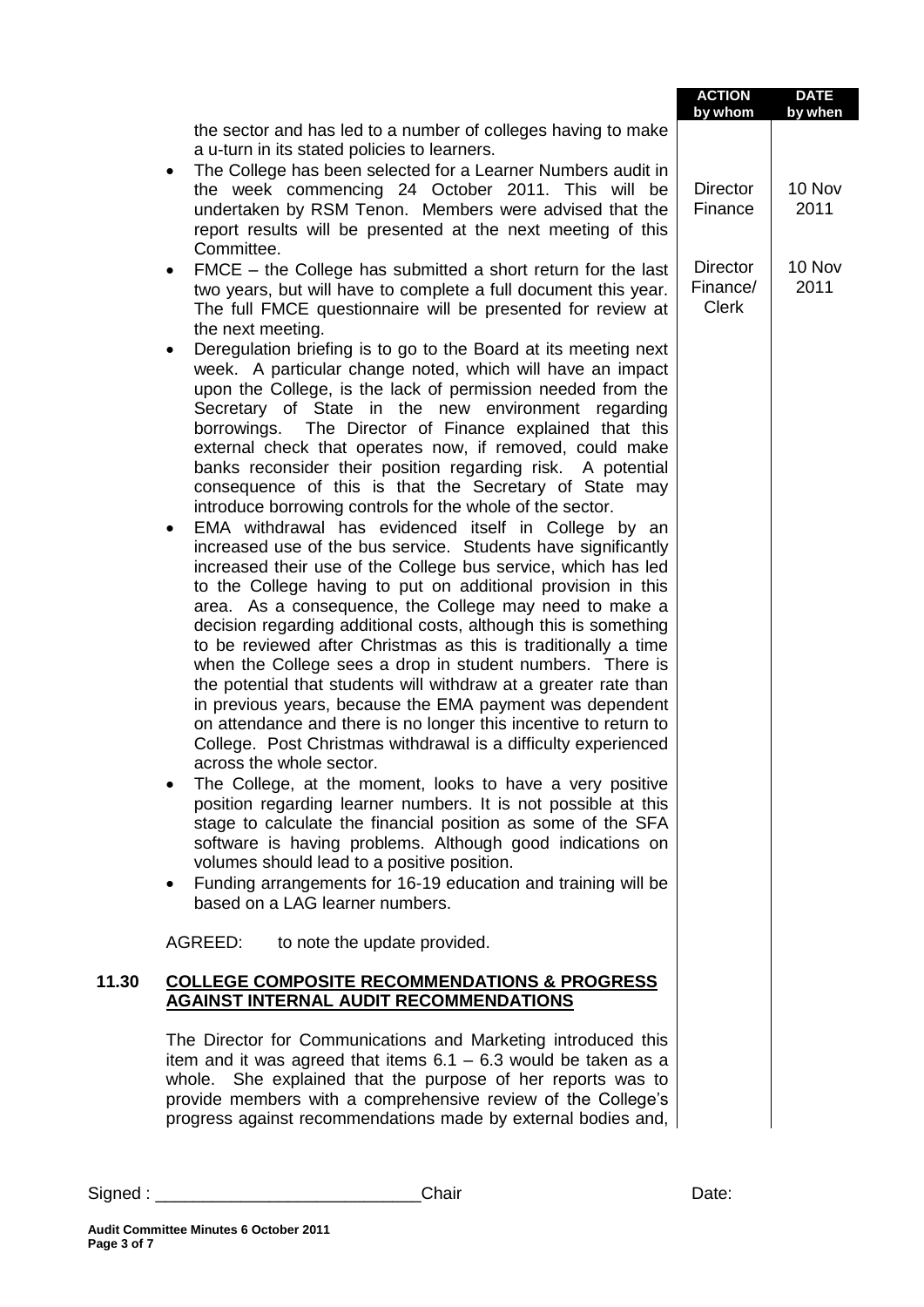| <b>ACTION</b> | <b>DATE</b> |
|---------------|-------------|
| by whom       | by when     |

in particular, internal audit. Members' attention was drawn to the table explaining reasons for non implementation of outstanding external audit recommendations. Here four items were noted, one a low recommendation, two medium recommendations and one an improvement suggestion. In relation to these the following detail was given:

- a) Exam Procurement the implementation of this recommendation has been delayed because of the School restructuring exercise, it will be implemented by the end of the 2011/12 academic year.
- b) Staff Utilisation the College does not have sufficient confidence in the systems in place at this time, so additional work is being undertaken. The College is working on data collation processes. The completion date has been moved to the end of 2011/12 as a consequence.
- c) Procurement and Payments this is on track for completion by the October 2011 deadline.
- d) Debt Collection and Creditor Payments Recommendations is still being reviewed. It was acknowledged that it is not always possible to make one monthly payment, particularly at a time when lots of payments are to be made to contractors regarding the new build. The College is still considering whether or not this is an appropriate recommendation to accept at this time.

AGREED: to note the content of the update provided.

## **11.31 RISK MANAGEMENT UPDATE**

The Director of Communications & Marketing introduced this item and confirmed the following:

- The Executive Team have considered the College`s risk register at a meeting on the 26 September.
- Changes to the level of certainty surrounding risks, plus the College`s track record in mitigating risk has led to a number of risks on the register being re-scored in terms of their residual score.
- This reduction in residual score does mean that the College's control dependency has increased in some areas, this means that the College is reliant on effective internal control mechanisms to continue risk mitigation.
- Risks relating to data usage have been re-scored and are now considered high risk, this was felt necessary as a potential move to outcome driven funding and increasing pressure on the sector to publish data about their performance and the destinations of the students.
- Risks relating to Safeguarding and Equality and Diversity have been moved onto the contingent risk register to reflect the College`s track record in both these areas and as a result of the removal of these areas as limiting grades as part of OFSTED inspections.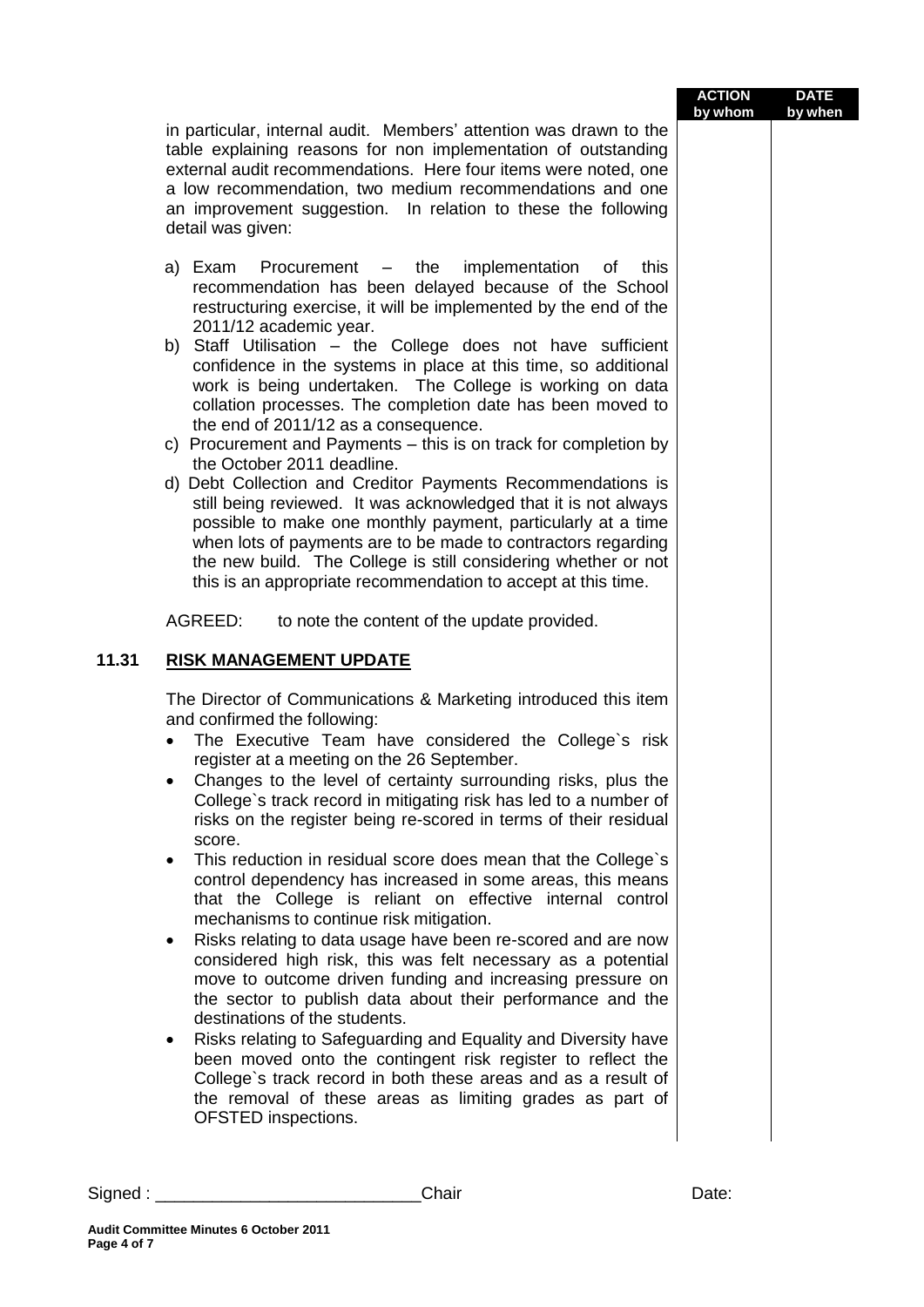| <b>ACTION</b> | <b>DATE</b> |
|---------------|-------------|
| by whom       | by when     |

The Director of Communications & Marketing explained that since the complete review of this register, some of the risks have now become clearer, particularly in relation to the consequences of the staff restructure and the Common Inspection Framework. She explained that this has led to changes in the risk scoring and also a significant contributing factor to some of the changes is the strong financial performance seen in 2010/11. Whilst some risks remain on the register, the impact is less of a worry. In terms of mitigating risk, it was acknowledged that the use of partner network is a very beneficial tool but that this comes with its own risks, particularly in relation to control regarding quality.

Members reviewed the risk of reliance in relation to public funding in more detail and questioned whether the College should be setting itself a target of a percentage increase in relation to nonpublic funded income. Members were reminded that full cost work currently stands at approximately £0.5million, and that this should be compared with the annual turnover of the College, which is approximately £40million. Members questioned whether there was the ability to speed up the response time in relation to commercial opportunities. It was felt that this was potentially an issue for business development, which in itself has capacity concerns. Members debated whether the business development unit should have a target regarding an increase in non-public funded income and then should seek to identify a delivery method once the work has been obtained.

Of particular note on the register was the following:

- The recruitment of students is a risk that has been downgraded as the College has not seen such a significant impact following the withdrawal of EMA as feared.
- HR restructure impact was not as adverse as originally feared.
- Data usage has seen an increased risk score. Use of data in the sector is expanding and therefore the College really needs to ensure that its systems are robust and the data on the systems is accurate.
- Safeguarding and E&D has been removed. The College has moved a long way in two years and this should be seen in context as the removal of both as limiting grades in the Common Inspection Framework.
- The College has an 85% reliance on public funding which makes it vulnerable to change in Government policy. Currently there is an impetus for growth in the apprenticeship programme, a change in this policy would have a big impact upon the College. The College has, in the past, been successful in using its partner network to help mitigate the impact of changes in Government policy, particularly relating to Train to Gain. It is envisaged that the current partner network would allow the same flexibilities.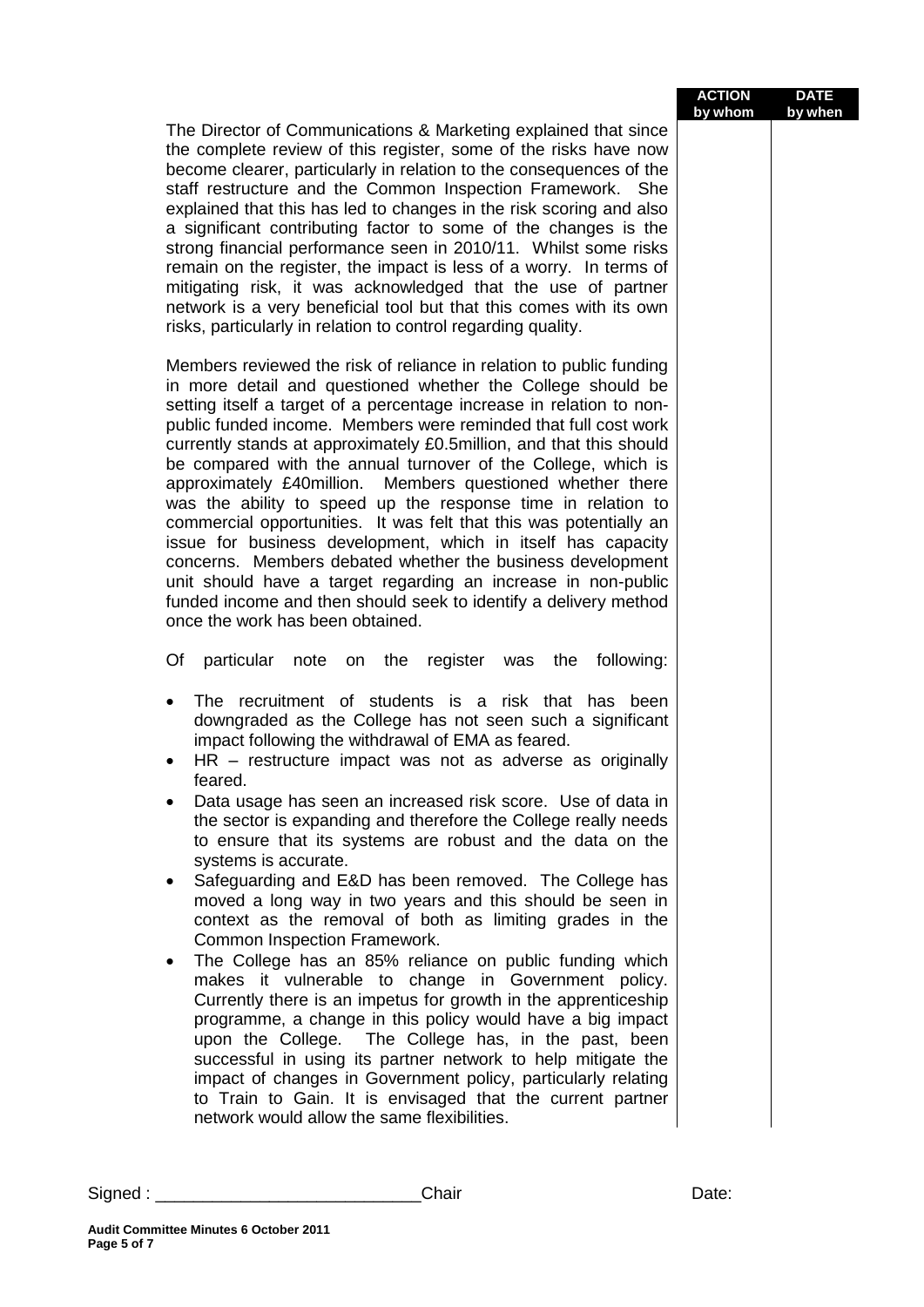AGREED: to note the update provide.

# **11.32 CONSTRUCTION & BUILDING SERVICES PROPOSAL**

The Director of Finance introduced this item and confirmed that the proposal goes to the heart of development of commercial activity. It was acknowledged that the College has always had the desire to expand in this area, but has not formally done so. To address this, the College has now put in place proposals for each School of Learning whereby they can make a business case for expansion of commercial activity.

The Director of Finance explained that the proposal before the Committee this afternoon is a business case to expand into the commercial gas market. Members were advised that the College currently offers a domestic gas programme, but this proposal would venture into new markets. Members were advised that the equipment for the two areas of provision is very different and therefore the expansion proposal comes at a cost.

Members were advised that the College has made the investment in some of the equipment needed and has finalised its provision delivery dates. Initially the Department will be looking to expand from its existing customer data base and thereafter there will be targeted marketing because of the very specialist nature of the courses run. It was confirmed that this extended provision has been running since the 1 October 2011. The document provided to the Committee this meeting shows what the team have had to prepare to meet a business case justification for expansion and that the College has taken a very commercial view and identified a need for a business proposal. The intention is that this business proposal is to be used as a framework process both for establishment of extended provision and to provide control processes.

Members all agreed that expansion into non-public funded work was the right direction of travel. One comment made was that in reviewing business proposals submitted there would need to be an assessment of accommodation and space planning at the same time, as this is a critical link area. Members all agreed that it was pleasing to see the College doing something practical to move forward its aspirations in this area. Members were advised that the expanded provision would be subject to six monthly reviews. It was noted that there are opportunities to create expanded provision in the Creative Arts facility, and that the College would be looking for this department to do a similar exercise.

AGREED: to note the update provided.